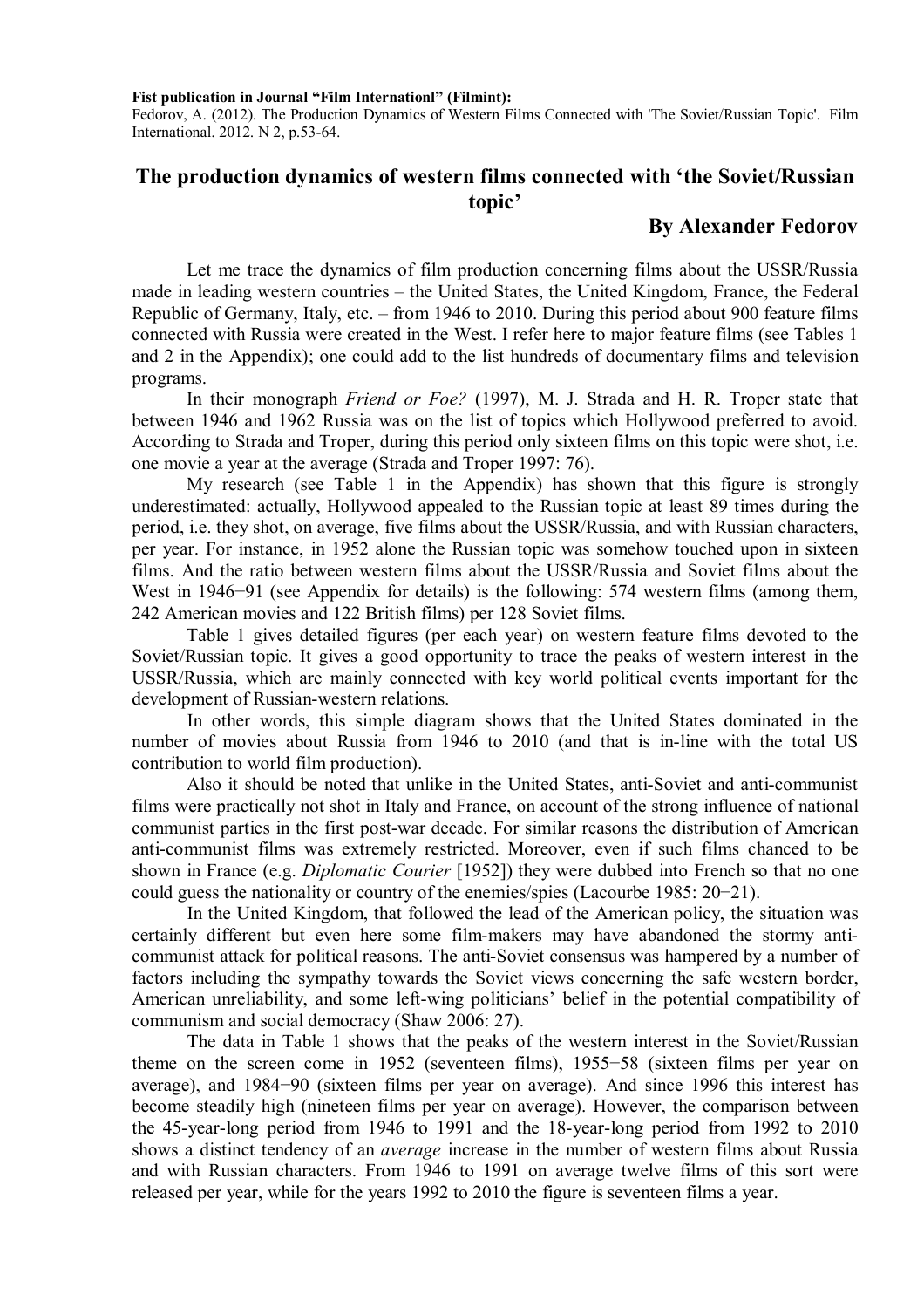The data from Table 1 can be represented in national terms as in Diagram 1:

Diagram 1: The number of western feature films connected with the Soviet/Russian theme by country.



There is no doubt that film production differs significantly from the press, radio, TV, and especially Internet media text production in efficiency for reflecting current world events; the process of film-making, from an idea to final distribution, generally takes years. Apparently, film production failed to promptly (within several days, weeks or months) react either to Winston Churchill's Fulton speech (1946) or to the Russian military invasion into Afghanistan (1979). That is why the maximum number of confrontational films were released not during the intense war years in Afghanistan (1979−83) but in 1985, when after the consecutive deaths of three aged Soviet leaders (Leonid Brezhnev, Yuri Andropov and Konstantin Chernenko) a new, comparatively young leader came to power in the USSR, Mikhail Gorbachev, whose ideas about perestroika (as well as the man himself) soon became so popular in the West.

Nevertheless, a comparative analysis of the data from Table 1: Western feature films on the Russian subject (1946−2010); and key dates and political events in the world which were important for the development of Russian-western relations (1946−2010), show a reduction of *film confrontations* after the conclusion of treaties, positive contacts, exchange, and collaboration between the USSR and the United States: the peak of the Cold War on screen in 1973−74 (between thirteen and sixteen films a year) changed in 1975−78 into a decline in interest in Russia (six to nine films per year).

Conversely, the heightened interest of the West in Russia from 1962 to 1970 was apparently caused by some of the key political events of those years – the arms race and the Cuban crisis (*Red Nightmare* [1962]; *Dr. Strangelove* [1964]; *Fail-Safe* [1964]; *Seven Days in May* [1964]; *The Russians Are Coming! The Russians Are Coming!* [1966], etc.), space programs (*The Mouse on the Moon* [1963], and others), the building of the Berlin Wall (*Escape from East Berlin* [1962]; *Stop Train 349* [*Le train de Berlin est arreté*, 1964]; *Spy in Your Eye* [*Berlino,*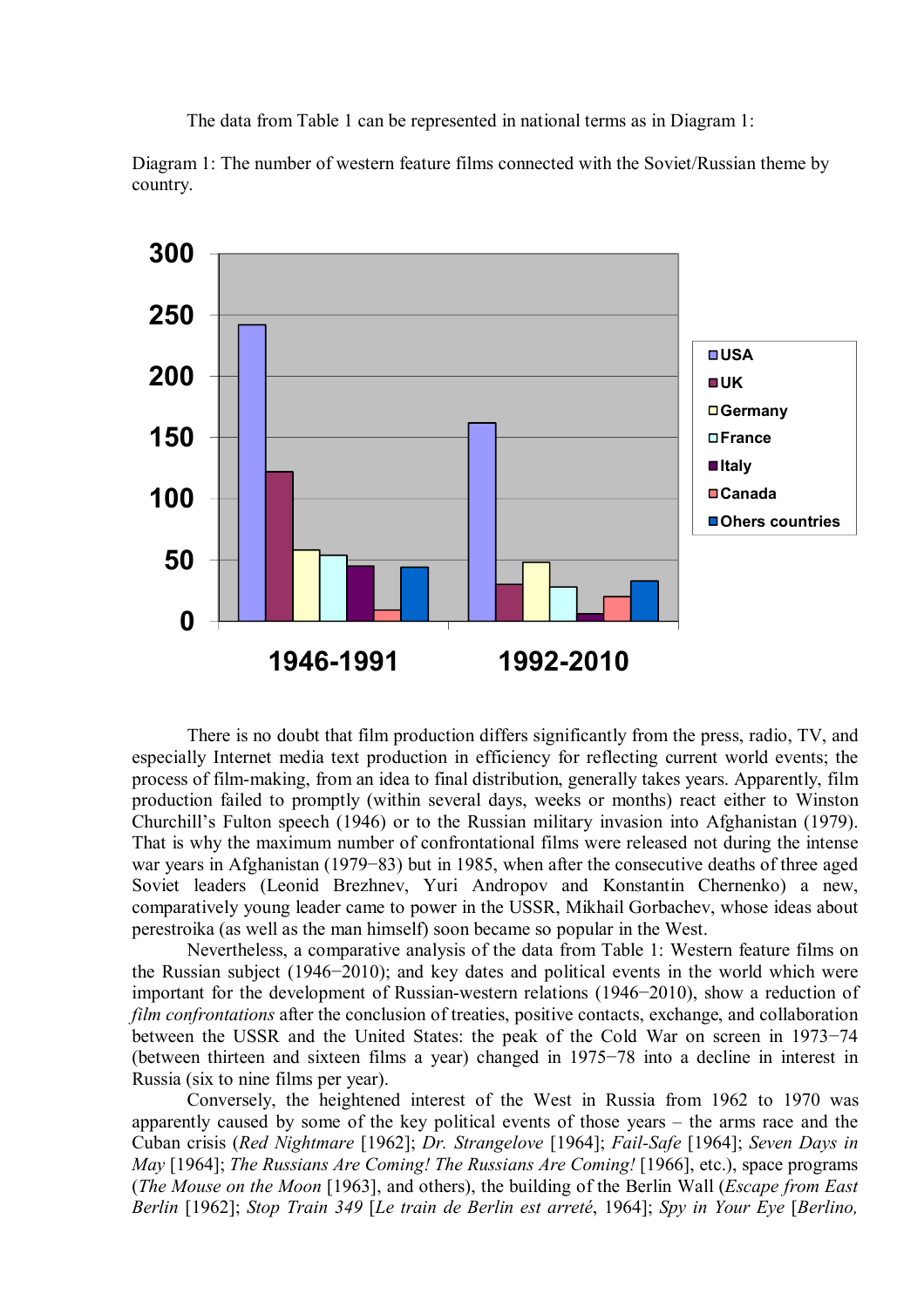*Appuntamento per le spie*, 1966]; *Funeral in Berlin* [1966], etc.), the Soviet invasion of Czechoslovakia (a number of documentary films and TV programs) and so on, and in 1984−90 – by the Afghanistan war and perestroika in the USSR.

It should be noted that there were always fewer positive Russian portraits than negative ones created in Hollywood. For instance, Strada and Troper calculated that a negative or 'mixed/ambivalent' Russian image could be traced totally in 71 per cent of American feature films from 1946 to 1991 (Strada and Troper 1997).

Western countries shot on average approximately fourteen films per year (six of them made in America) connected with Russia from 1946 to 2010 (by the way, there were 4.5 times fewer Soviet films about America or western countries than western films about Russia). Nevertheless, if we exclude numerous western screen adaptations of Russian classical literature and compare the number of American and Soviet films with obviously confrontational plots, we shall see that there was approximately the same quantity. During some periods either Soviet/Russian anti-western films or western anti-Soviet films dominated; but for the rest of the time there was a sort of ideological parity.

Since 1992 the parity situation has changed abruptly: the West was highly interested in Russia as before (327 films from 1992 to 2010, 162 of them made in America) while the Russian cinema generally concentrated on domestic problems which, by the way, were not few. To tell the truth, these days

a deep-rooted superiority complex prevents Americans from having an unbiased image of Russia as before. [...] The mass media are expected to give a negative image of Russia, besides they are interested primarily in elections, the president's health [it is appropriate to mention here a grotesque 2003 comedy, *Spinning Boris*, directed by Roger Spottiswoode about how American PR people helped Boris Yeltsin win the presidential elections in 1996 when he was sick and had lost touch with reality], struggle for power, the possibility of a communist restoration, the war on the outskirts of Russia or the Russian mafia. (Moseyko 2009: 29)

Returning to the analysis of Diagram 1 one can notice that during the period from 1992 to 2010 West Germany/Germany captured the second place in film-making about Russia thus leaving the United Kingdom behind, the nation that used to hold the incontestable second position in 1946−91.

It seems that such interest of German film-makers in Russia is caused not only by the German reunification and the dramatic past of Russian-Germany national relations, but also by the fact that in the 1990s and at the beginning of the twenty-first century there were many Russian immigrants at Berlin and Munich film studios who were interested in film-making about Russia. It is also interesting to trace the difference in the number of western feature films about the USSR/Russia in the genre context.

As is clear from Diagram 2 the following genres dominated western films about Russia from 1946 to 2010: dramas (399), comedies (143), thrillers and detective stories (127), action films (121) and melodramas (62). The last position but one is occupied by science fiction films (46), though in some periods – during the nuclear confrontation period of the early 1950s and the beginning of the space era (1957−63) – sci-fi films occupied a significant place in the cinema repertoire. Table 2 gives more detailed data about the genre distribution of western films about Russia.

That drama is the dominant genre is quite explainable – not only confrontational plots, but also numerous screen versions of Russian classics are included in the drama genre. Looking at the data of Tables 2 and 3 one can see that there were more comedies about Russia in the time of relative political relaxation (1964−67), meanwhile the screen versions of Russian classics of the period from 1958 to 1975 were distributed more or less equally throughout these years (from five to nine screen versions annually, though we did not consider the screen versions in which the action was relocated from Russia to the United States or Western Europe).

A decrease in the number of western screen versions of Russian classics (at the average two or three films annually) became noticeable in the new twist of the military confrontation in the first half of the 1980s, and then during the perestroika epoch when the western film *Rossica* attempted to be extremely topical in representing events which took place in Russia.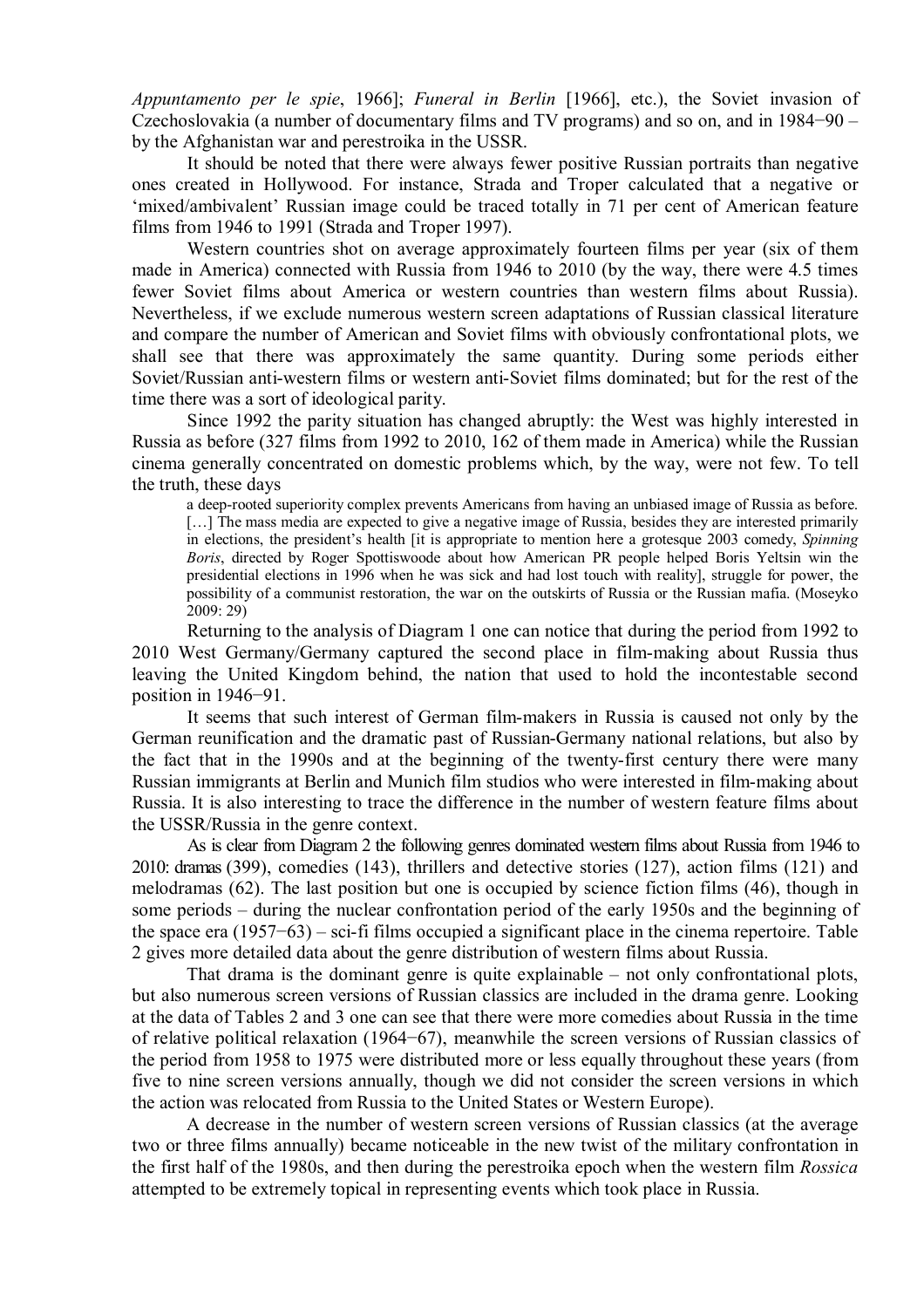

Diagram 2: The number of western feature films about the Russian/Soviet topic in a genre context.

Anton Chekhov's works still take the first place among western screen adaptations – his literary works became the basis for film and television versions around 200 times. Foreign filmmakers willingly referred to Fyodor Dostoyevsky's and Leo Tolstoy's prose – their works were adapted more than 100 times each. There are also screen versions of Alexander Pushkin's, Nikolai Gogol's and Ivan Turgenev's works (over 50 films each).

Predictably, for Chekhov his plays dominate when it comes to adaptations; for Dostoyevsky it is the novels *Crime and Punishment*, *The Idiot*, *The Brothers Karamazov* and *The Demons*; for Tolstoy his novels *Anna Karenina* and *War and Peace*; for Gogol the plays *The Inspector General* and *Marriage.* Pushkin's creative heritage is represented on the western screen generally in the form of adaptations of the operas based on *Eugene Onegin* and *The Queen of Spades* (*Pique Dame*).

In total from 1946 to 2010 no fewer than 200 screen versions of Russian classics were made in the West, a fourth of the total number of films about Russia and with Russian characters. This is not accidental, as Moseyko writes,

since the end of the  $19<sup>th</sup>$  century N. Gogol's, F.Dostoyevsky's, L.Tolstoy's, A. Chekhov's works have firmly entered the spiritual culture of the West and the Western mentality of the  $20<sup>th</sup>$  century. Their characters became symbols, emblems of the Russian national character, the Russian soul; in many respects they marked the image of Russia. Western (and later Eastern) national cultures found ideas, images, cultural issues in the Russian novel and in the Russian culture in general conforming to the time, the definite circumstances and needs of these cultures. […] The lack of spirituality, the world's desacralization, the human alienation and anonymity in the modern world became especially acute. Western culture discovered deep spiritual meanings, a search for absolute values, and the tragic depths of the human personality in Russian culture, and unlocked the wealth of Russian-Eastern traditions for its own use. (Moseyko 2009: 24)

The scope of our study does not include the image of Russia in the motion picture arts of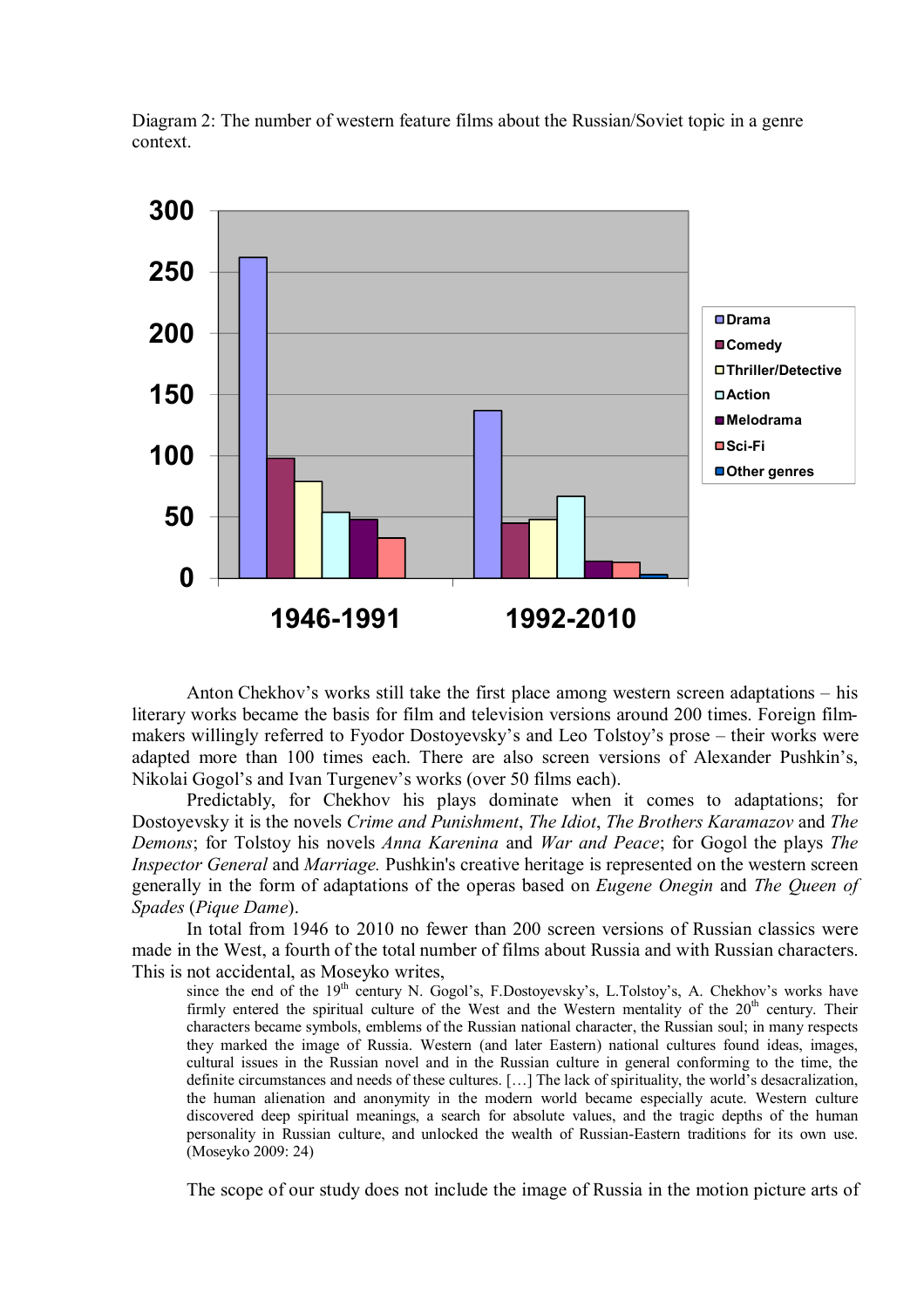Eastern European countries and the Baltic countries. However, it should be noted that since the 1990s the cinemas of these countries tend to refer to the Russian topic more often. As a rule, these are dramatic stories about the most unpleasant and tragic pages of our common past (the most vivid example is perhaps Andrzej Wajda's *Katyn* [2007]). One should not be surprised: having escaped the Soviet camp captivity these Eastern European countries took the opportunity to openly criticize Russian policy, both in a historical and a modern context. This could not but affect the cinema images of the former Big Brother.

#### **References**

Lacourbe, R. (1985), *La Guerre froide dans le cinema d'espionnage*, Paris: Henri Veyrier.

Moseyko A. N. (2009), 'Transformation of the image of Russia in the West in the context of the culture of the last third of the XX century', *Social sciences and modern times*, no. 2, pp. 23−35.

Shaw, T. (2006), *British Cinema and the Cold War*, New York: I. B. Tauris.

Strada, M. J. and Troper, H. R. (1997), *Friend or Foe?: Russian in American Film and Foreign Policy*, Lanham, MD and London: The Scarecrow Press.

#### **Contributor's details**

Professor Dr Alexander Fedorov is President of the Russian Association for Film & Media Education and a member of the Russian Academy of Cinematographic Arts & Sciences, the Russian Union of Filmmakers, CIFEJ (International Center of Films for Children and Young People, Canada) and FIPRESCI. He holds an MA degree from the Russian Institute of Cinematography (VGIK, 1983), and Ph.D. (1986) and Ed.D. (1993) degrees with an emphasis on media education from the Russian Academy of Education (Moscow).

#### **Appendix**

| <b>Soviet Period</b> |                                                            |                                  |                |                |                |                |              |                    |  |  |  |  |
|----------------------|------------------------------------------------------------|----------------------------------|----------------|----------------|----------------|----------------|--------------|--------------------|--|--|--|--|
| Year of              | <b>Total number of</b>                                     | Distribution of films by country |                |                |                |                |              |                    |  |  |  |  |
| film<br>release      | feature films<br>associated with<br>the Russian<br>subject | USA                              | UK             | Germany        | France         | Italy          | Canada       | countries<br>Other |  |  |  |  |
| 1946                 | $\overline{2}$                                             |                                  |                |                | $\mathbf{1}$   | $\mathbf{1}$   |              |                    |  |  |  |  |
| 1947                 | $\overline{2}$                                             |                                  |                |                |                | $\overline{2}$ |              |                    |  |  |  |  |
| 1948                 | 6                                                          | 5                                | $\mathbf{1}$   |                |                |                |              |                    |  |  |  |  |
| 1949                 | 8                                                          | $\overline{7}$                   | $\mathbf{1}$   |                |                |                |              |                    |  |  |  |  |
| 1950                 | $\overline{7}$                                             | 5                                | 1              |                |                |                |              | $\mathbf{1}$       |  |  |  |  |
| 1951                 | $\overline{7}$                                             | 6                                | 1              |                |                |                |              |                    |  |  |  |  |
| 1952                 | 17                                                         | 16                               | 1              |                |                |                |              |                    |  |  |  |  |
| 1953                 | 8                                                          | 6                                | 1              | 1              |                |                |              |                    |  |  |  |  |
| 1954                 | 8                                                          | $\overline{4}$                   |                |                | 1              | $\overline{2}$ | $\mathbf{1}$ |                    |  |  |  |  |
| 1955                 | 13                                                         | 6                                | 3              | $\overline{2}$ | 1              |                |              | 1                  |  |  |  |  |
| 1956                 | 8                                                          | $\overline{3}$                   | $\overline{2}$ | 1              | $\overline{2}$ |                |              |                    |  |  |  |  |
| 1957                 | 11                                                         | 9                                | $\overline{2}$ |                |                |                |              |                    |  |  |  |  |
| 1958                 | 13                                                         | $\overline{5}$                   |                | 3              | $\overline{2}$ | $\overline{2}$ |              | $\mathbf{1}$       |  |  |  |  |
| 1959                 | 9                                                          | $\overline{4}$                   | $\overline{2}$ | $\overline{2}$ |                | 1              |              |                    |  |  |  |  |
| 1960                 | 11                                                         | 5                                | 3              | $\overline{2}$ | 1              |                |              |                    |  |  |  |  |
| 1961                 | 10                                                         | $\overline{\mathbf{3}}$          | 5              |                | 1              |                |              | 1                  |  |  |  |  |
| 1962                 | 14                                                         | 5                                | $\overline{3}$ | 3              | $\overline{2}$ | 1              |              |                    |  |  |  |  |

### **Table 1: Western feature films on the Russian subject (1946−2010). Compiled by the author.**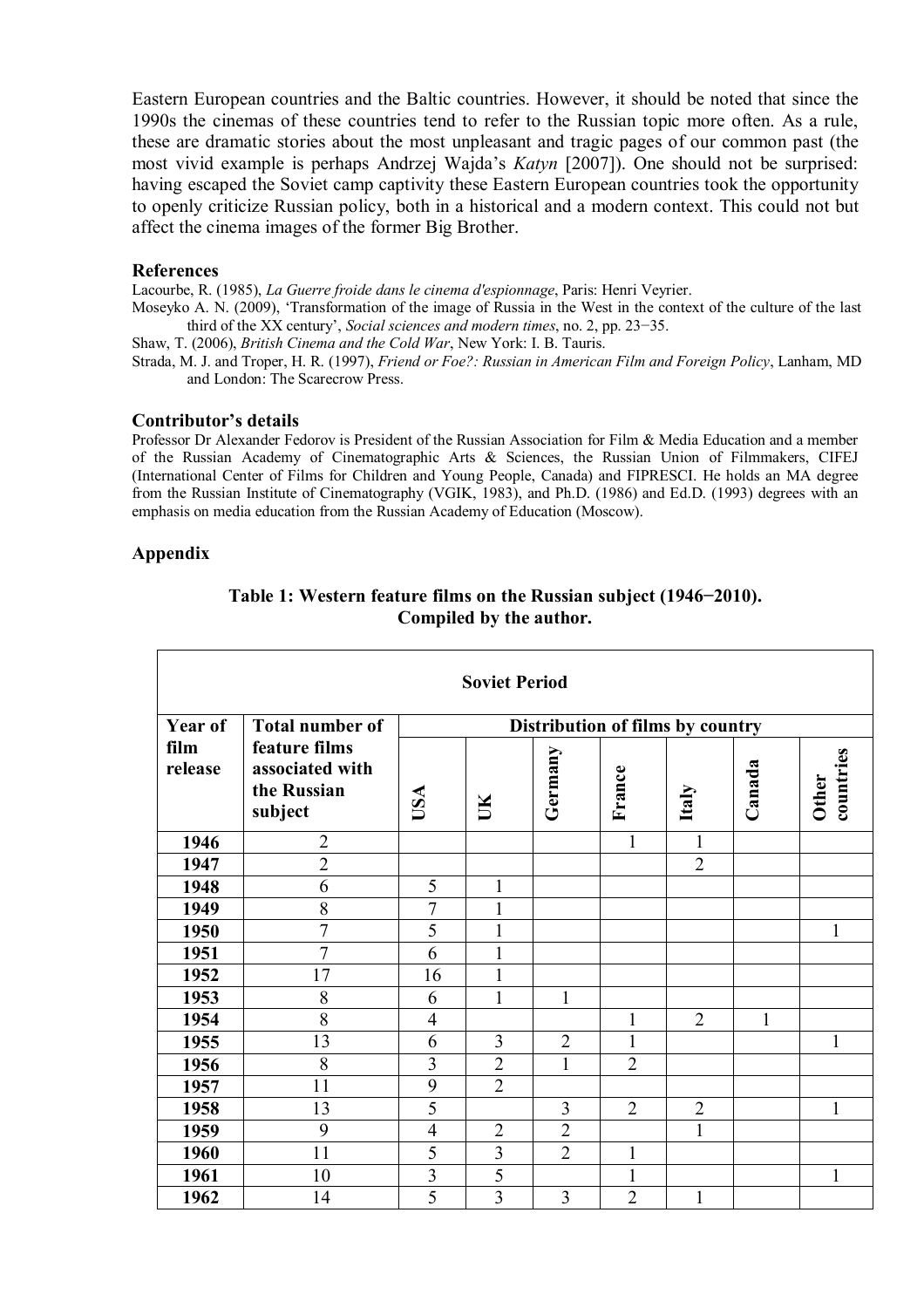| 1963         | 19                     | $\overline{3}$          | $\overline{7}$        | $\mathbf{1}$                     | $\mathbf{1}$   | $\overline{4}$ | $\mathbf{1}$   | $\overline{2}$ |
|--------------|------------------------|-------------------------|-----------------------|----------------------------------|----------------|----------------|----------------|----------------|
| 1964         | 19                     | 6                       | 5                     | $\overline{4}$                   | $\mathbf{1}$   | $\overline{2}$ |                | $\mathbf{1}$   |
| 1965         | 21                     | $\overline{4}$          | $\overline{4}$        | $\overline{2}$                   | 3              | $\overline{5}$ | $\mathbf{1}$   | $\overline{2}$ |
| 1966         | 24                     | 8                       | $\overline{7}$        | $\overline{2}$                   | $\overline{2}$ | $\overline{4}$ |                | $\mathbf{1}$   |
| 1967         | 23                     | $\mathbf{1}$            | 6                     | 11                               | $\overline{2}$ | 1              |                | $\overline{2}$ |
| 1968         | 16                     | $\overline{4}$          | $\overline{7}$        | $\mathbf{1}$                     | $\mathbf{1}$   |                | $\mathbf{1}$   | $\overline{2}$ |
| 1969         | 15                     | $\overline{4}$          | $\overline{4}$        | $\overline{2}$                   | $\overline{2}$ | $\overline{2}$ |                | $\mathbf{1}$   |
| 1970         | 13                     | $\overline{2}$          | $\overline{4}$        | $\overline{3}$                   | $\overline{2}$ |                |                | $\overline{2}$ |
| 1971         | 11                     | $\overline{3}$          | 3                     | $\overline{2}$                   | $\mathbf{1}$   | 1              |                | $\mathbf{1}$   |
| 1972         | 11                     | $\overline{3}$          |                       |                                  | $\mathbf{1}$   | 3              |                | $\overline{4}$ |
| 1973         | 13                     | $\overline{4}$          | $\overline{2}$        |                                  | $\overline{2}$ | $\overline{2}$ |                | $\mathfrak{Z}$ |
| 1974         | 16                     | 6                       | $\overline{2}$        | $\overline{2}$                   | $\overline{2}$ | $\overline{2}$ |                | $\overline{2}$ |
| 1975         | $\,8\,$                | $\overline{2}$          | $\mathbf{1}$          |                                  | $\overline{2}$ |                | $\mathbf{1}$   | $\overline{2}$ |
| 1976         | $\overline{7}$         | $\mathbf{1}$            | $\mathbf{1}$          | $\overline{2}$                   |                | $\mathbf{1}$   |                | $\overline{2}$ |
| 1977         | 9                      | $\overline{\mathbf{3}}$ | $\overline{2}$        | $\mathbf{1}$                     |                | $\overline{2}$ |                | $\overline{1}$ |
| 1978         | 6                      | $\overline{4}$          | $\mathbf{1}$          |                                  |                | $\mathbf{1}$   |                |                |
| 1979         | 11                     | $\overline{2}$          | $\overline{7}$        |                                  | $\mathbf{1}$   |                |                | $\mathbf{1}$   |
| 1980         | 11                     | $\overline{7}$          |                       |                                  | $\overline{2}$ |                | $\overline{2}$ |                |
| 1981         | 11                     | $\overline{2}$          | 5                     | $\mathbf{1}$                     | $\overline{2}$ |                | $\mathbf{1}$   |                |
| 1982         | 9                      | $\overline{4}$          | $\mathbf{1}$          | $\overline{2}$                   | $\overline{2}$ |                |                |                |
| 1983         | 9                      | $\overline{4}$          | 3                     |                                  | $\mathbf{1}$   | 1              |                |                |
| 1984         | 14                     | 5                       | 3                     | 3                                | $\mathbf{1}$   | 1              |                | $\mathbf{1}$   |
| 1985         | 29                     | 19                      | $\overline{7}$        |                                  | $\overline{2}$ |                |                | $\mathbf{1}$   |
| 1986         | 13                     | 5                       | $\overline{4}$        | $\mathbf{1}$                     | $\overline{2}$ |                | $\mathbf{1}$   |                |
| 1987         | 21                     | 14                      | $\overline{2}$        | $\sqrt{2}$                       | $\mathbf{1}$   | $\mathbf{1}$   |                | $\mathbf{1}$   |
| 1988         | 20                     | 14                      | $\mathbf{1}$          | $\mathbf{1}$                     | $\mathbf{1}$   |                |                | $\overline{3}$ |
| 1989         | 11                     | 8                       | $\mathbf{1}$          |                                  | $\mathbf{1}$   |                |                | $\mathbf{1}$   |
| 1990         | 20                     | 8                       | $\overline{4}$        | $\mathbf{1}$                     | $\overline{3}$ | 3              |                | $\mathbf{1}$   |
| 1991         | 10                     | $\overline{3}$          | $\mathbf{1}$          | $\mathbf{1}$                     | $\overline{2}$ |                |                | $\overline{3}$ |
| <b>Total</b> |                        |                         |                       |                                  |                |                |                |                |
| (Soviet      | 575                    | 242                     | 122                   | 59                               | 54             | 45             | 9              | 44             |
| period)      |                        |                         |                       |                                  |                |                |                |                |
|              |                        |                         | <b>Russian period</b> |                                  |                |                |                |                |
|              |                        |                         |                       |                                  |                |                |                |                |
| Year of      | <b>Total number of</b> |                         |                       | Distribution of films by country |                |                |                |                |
| film         | feature films          |                         |                       |                                  |                |                |                |                |
| release      | associated with        |                         |                       | Germany                          |                |                |                | countries      |
|              | the Russian            |                         |                       |                                  | France         |                | Canada         | <b>Other</b>   |
|              | subject                | USA                     | UK                    |                                  |                | Italy          |                |                |
| 1992         | 11                     | 7                       |                       |                                  | $\overline{3}$ |                |                | $\mathbf{1}$   |
| 1993         | 13                     | $\overline{\mathbf{3}}$ | $\mathbf{1}$          | 5                                | $\overline{3}$ |                |                | $\mathbf{1}$   |
| 1994         | 11                     | $\overline{5}$          | $\overline{2}$        | $\mathbf{1}$                     | $\mathbf{1}$   |                | 1              | $\mathbf{1}$   |
| 1995         | 9                      | $\overline{5}$          | $\mathbf{1}$          | $\overline{2}$                   |                |                | $\mathbf{1}$   |                |
| 1996         | 15                     | 9                       | $\overline{2}$        | $\overline{2}$                   |                |                |                | $\overline{2}$ |
| 1997         | 16                     | $\overline{9}$          |                       | $\mathbf{1}$                     | $\mathbf{1}$   |                | $\overline{2}$ | $\overline{3}$ |
| 1998         | 10                     | $\overline{7}$          |                       | $\overline{2}$                   | $\mathbf{1}$   |                |                |                |
| 1999         | 16                     | $\overline{5}$          | 3                     | $\overline{2}$                   | $\overline{2}$ |                | $\overline{2}$ | $\overline{2}$ |
| 2000         |                        |                         |                       |                                  |                |                |                | $\overline{2}$ |
|              | 22                     | 11                      | 3                     | $\overline{2}$                   |                | 1              | 3              |                |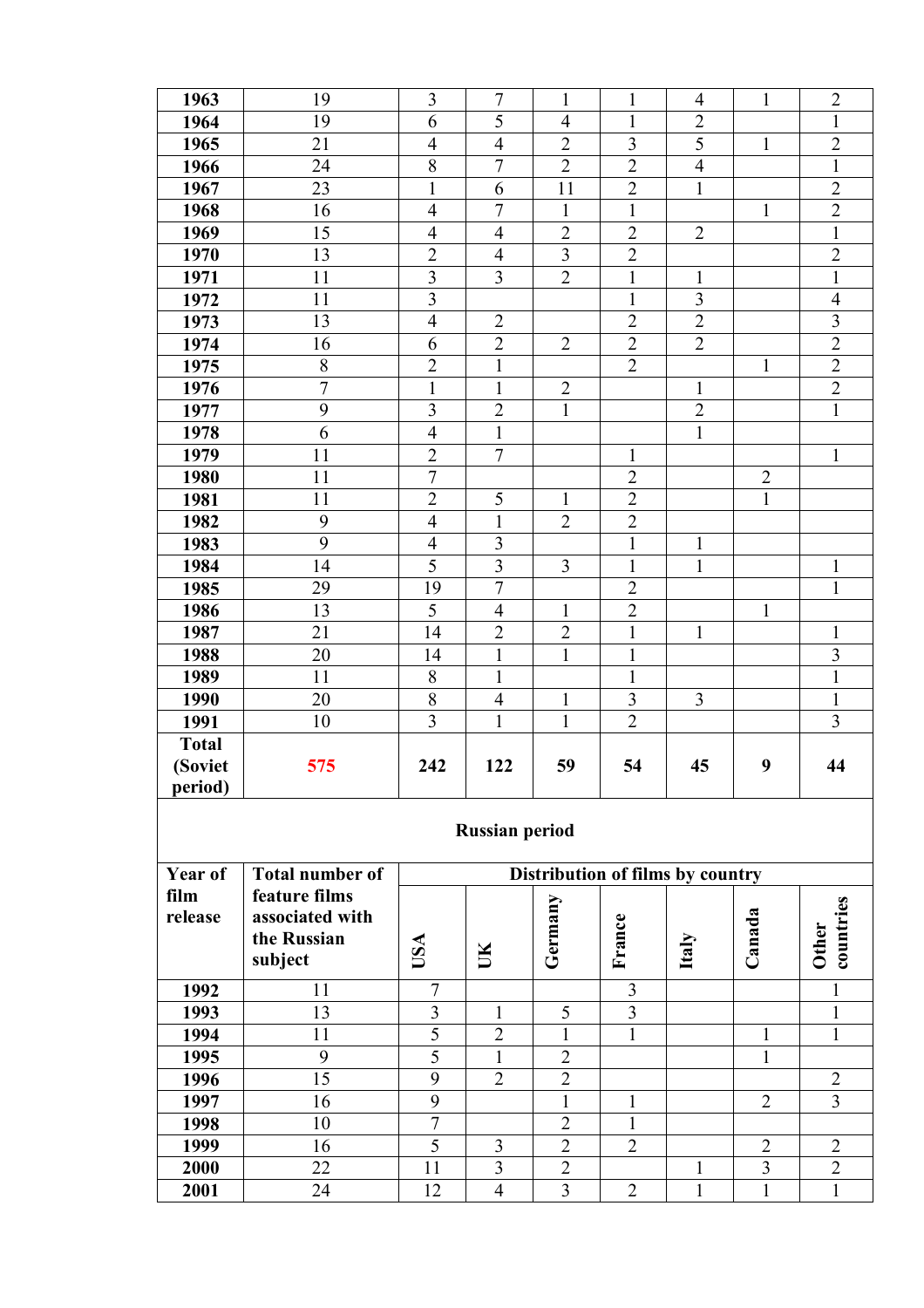| 2002                                           | 19  | 11            | $\overline{4}$ |                | 1              | 1  |                | $\overline{2}$ |
|------------------------------------------------|-----|---------------|----------------|----------------|----------------|----|----------------|----------------|
| 2003                                           | 13  | 4             | $\overline{2}$ | $\overline{4}$ |                |    |                | $\overline{2}$ |
| 2004                                           | 15  | 6             |                | 3              | $\overline{2}$ | 1  |                | 2              |
| 2005                                           | 18  | $\mathcal{I}$ |                | $\overline{4}$ | $\overline{3}$ |    | $\overline{2}$ |                |
| 2006                                           | 18  | 5             | $\overline{2}$ | 6              | 1              |    | л.             | 3              |
| 2007                                           | 19  | 11            | $\overline{2}$ | $\overline{2}$ | 1              | 1  | $\mathbf{1}$   |                |
| 2008                                           | 26  | 16            | $\overline{2}$ | $\overline{2}$ | $\overline{2}$ |    |                | $\overline{2}$ |
| 2009                                           | 27  | 14            |                | $\overline{2}$ | $\overline{3}$ |    | 3              | 5              |
| 2010                                           | 25  | 15            | 1              | 5              | 1              |    | 1              | 2              |
| <b>Total</b><br>(Russian<br>period)            | 327 | 162           | 30             | 48             | 28             | 6  | 20             | 33             |
| <b>Total</b><br>(A <sup>II</sup> )<br>periods) | 901 | 404           | 152            | 107            | 82             | 51 | 29             | 77             |

### **Table 2: Genres of western feature films on the Russian subject (1946−2010). Compiled by the author.**

| Soviet period   |                                                            |                |                         |                                 |                |                |                    |        |  |  |  |  |  |
|-----------------|------------------------------------------------------------|----------------|-------------------------|---------------------------------|----------------|----------------|--------------------|--------|--|--|--|--|--|
| Year of         | <b>Total number of</b>                                     |                |                         | Distribution of films by genres |                |                |                    |        |  |  |  |  |  |
| film<br>release | feature films<br>associated with<br>the Russian<br>subject | Drama          | Comedy                  | <b>Thriller/De</b><br>tective   | Action         | Melodrama      | Science<br>fiction | Horror |  |  |  |  |  |
| 1946            | $\overline{2}$                                             | $\overline{2}$ |                         |                                 |                |                |                    |        |  |  |  |  |  |
| 1947            | $\overline{2}$                                             | $\overline{2}$ |                         |                                 |                |                |                    |        |  |  |  |  |  |
| 1948            | 6                                                          | $\overline{4}$ | 1                       | 1                               |                |                |                    |        |  |  |  |  |  |
| 1949            | $\overline{8}$                                             | $\overline{5}$ | $\mathbf{1}$            |                                 | $\overline{2}$ |                |                    |        |  |  |  |  |  |
| 1950            | $\overline{7}$                                             | $\overline{4}$ | $\mathbf{1}$            | $\mathbf{1}$                    |                |                | $\mathbf{1}$       |        |  |  |  |  |  |
| 1951            | $\overline{7}$                                             | $\overline{2}$ |                         | $\mathbf{1}$                    | $\mathbf{1}$   |                | $\overline{3}$     |        |  |  |  |  |  |
| 1952            | 17                                                         | $\overline{7}$ | $\mathbf{1}$            | 5                               |                | $\overline{2}$ | $\overline{2}$     |        |  |  |  |  |  |
| 1953            | $\overline{8}$                                             | $\overline{2}$ |                         | $\overline{2}$                  | $\overline{2}$ | $\overline{2}$ |                    |        |  |  |  |  |  |
| 1954            | 8                                                          | $\overline{2}$ | 1                       | $\overline{2}$                  | $\mathbf{1}$   | $\mathbf{1}$   | $\mathbf{1}$       |        |  |  |  |  |  |
| 1955            | 13                                                         | 6              | $\overline{\mathbf{3}}$ | $\mathbf{1}$                    | $\overline{2}$ | $\mathbf 1$    |                    |        |  |  |  |  |  |
| 1956            | 8                                                          | $\mathbf{1}$   | $\mathbf{1}$            | $\mathbf{1}$                    |                | $\overline{3}$ | $\overline{2}$     |        |  |  |  |  |  |
| 1957            | 11                                                         | $\overline{4}$ | $\overline{2}$          | $\overline{2}$                  |                | $\overline{2}$ | $\mathbf{1}$       |        |  |  |  |  |  |
| 1958            | 13                                                         | 9              | $\mathbf{1}$            | $\mathbf{1}$                    |                | $\mathbf{1}$   | $\mathbf{1}$       |        |  |  |  |  |  |
| 1959            | 9                                                          | $\overline{3}$ | $\overline{4}$          | $\mathbf{1}$                    |                |                | $\mathbf{1}$       |        |  |  |  |  |  |
| 1960            | 11                                                         | $\overline{5}$ | $\overline{3}$          |                                 | 1              | $\overline{2}$ |                    |        |  |  |  |  |  |
| 1961            | 10                                                         | $\overline{3}$ | $\overline{5}$          |                                 |                | $\mathbf{1}$   | $\mathbf{1}$       |        |  |  |  |  |  |
| 1962            | 14                                                         | 10             | $\overline{3}$          | 1                               |                |                |                    |        |  |  |  |  |  |
| 1963            | 19                                                         | 8              | $\overline{4}$          | $\overline{3}$                  | $\mathbf{1}$   | $\overline{2}$ | $\mathbf{1}$       |        |  |  |  |  |  |
| 1964            | 19                                                         | $\overline{5}$ | $\overline{7}$          | $\overline{2}$                  | $\mathbf{1}$   | $\overline{4}$ |                    |        |  |  |  |  |  |
| 1965            | 21                                                         | 8              | $\overline{2}$          | 6                               | $\overline{c}$ | $\overline{3}$ |                    |        |  |  |  |  |  |
| 1966            | 24                                                         | 8              | 9                       | $\overline{4}$                  | $\overline{2}$ | $\mathbf{1}$   |                    |        |  |  |  |  |  |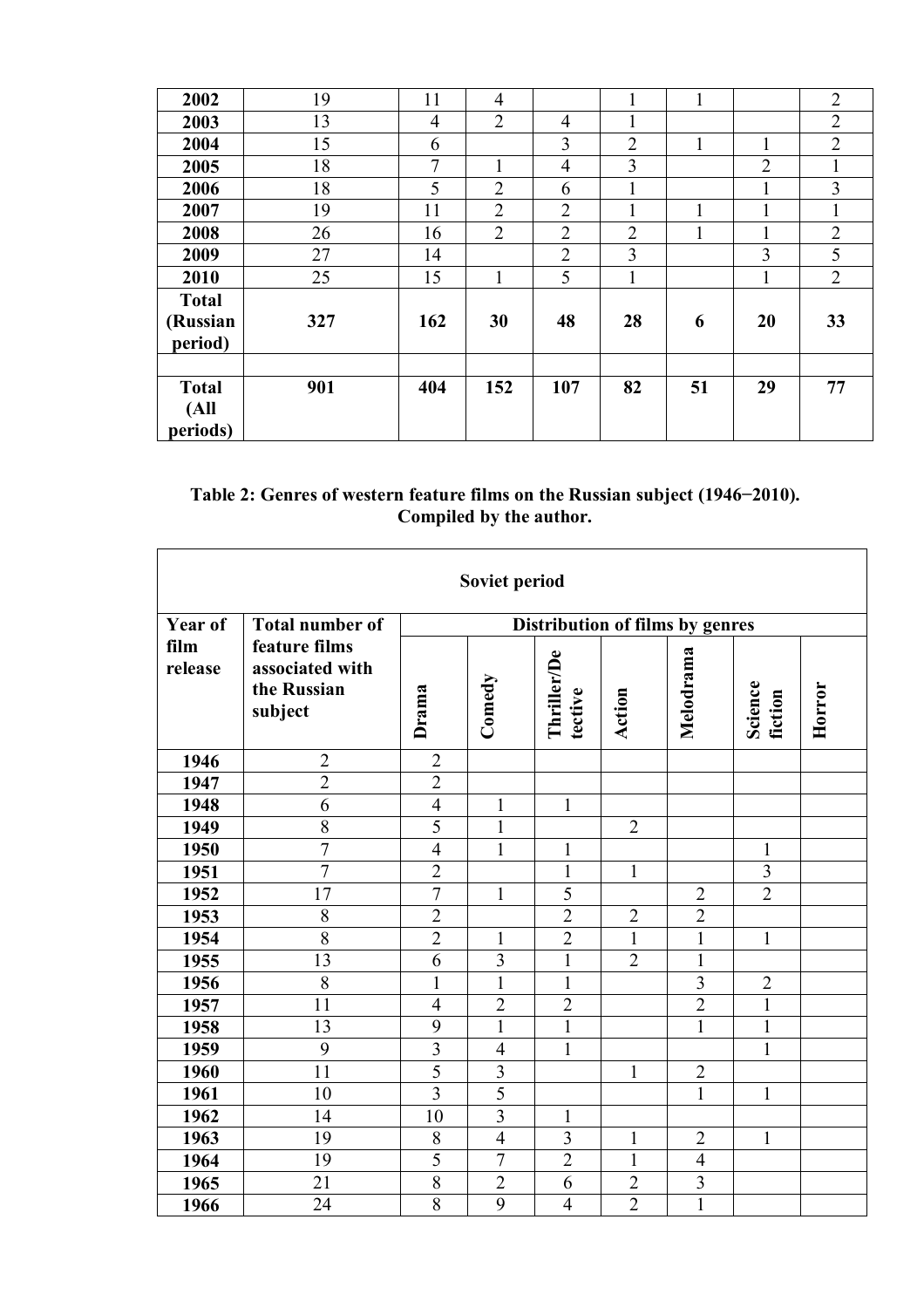| 1967         |                 |                          |                                  |                                  |                                  |                                |                                |              |
|--------------|-----------------|--------------------------|----------------------------------|----------------------------------|----------------------------------|--------------------------------|--------------------------------|--------------|
|              | 23              | 10                       | 9                                | $\overline{2}$                   | $\overline{2}$                   |                                |                                |              |
| 1968         | 16              | 9                        | $\mathbf{1}$                     | $\mathbf{1}$                     | $\overline{2}$                   | $\overline{2}$                 | $\mathbf{1}$                   |              |
| 1969         | 15              | 10                       | $\overline{4}$                   | $\mathbf{1}$                     |                                  |                                |                                |              |
| 1970         | 13              | 8                        | $\overline{2}$                   | $\overline{2}$                   |                                  | $\mathbf{1}$                   |                                |              |
| 1971         | 11              | 6                        | $\overline{2}$                   | $\mathbf{1}$                     |                                  |                                | $\overline{2}$                 |              |
| 1972         | 11              | $\overline{7}$           | $\overline{2}$                   |                                  |                                  |                                | $\overline{2}$                 |              |
| 1973         | 13              | $\overline{5}$           | $\overline{2}$                   | 5                                |                                  | $\mathbf{1}$                   |                                |              |
| 1974         | 16              | $\overline{8}$           | $\overline{4}$                   |                                  | $\mathbf{1}$                     | $\overline{2}$                 | $\mathbf{1}$                   |              |
| 1975         | $\,8\,$         | $\overline{4}$           | $\mathbf{1}$                     |                                  |                                  | $\overline{3}$                 |                                |              |
| 1976         | $\overline{7}$  | $\overline{4}$           |                                  | $\mathbf{1}$                     |                                  | $\mathbf{1}$                   | $\mathbf{1}$                   |              |
| 1977         | 9               | $\overline{4}$           |                                  | $\mathbf{1}$                     | $\mathbf{1}$                     | $\overline{2}$                 | $\mathbf{1}$                   |              |
| 1978         | 6               | $\overline{4}$           | $\mathbf{1}$                     |                                  |                                  | 1                              |                                |              |
| 1979         | 11              | $\overline{5}$           |                                  | $\overline{4}$                   |                                  | 1                              | $\mathbf{1}$                   |              |
| 1980         | 11              | 5                        | 3                                |                                  | $\mathbf{1}$                     | $\mathbf{1}$                   | $\mathbf{1}$                   |              |
| 1981         | 11              | $\overline{\mathcal{A}}$ | $\overline{2}$                   | 3                                | $\overline{2}$                   |                                |                                |              |
| 1982         | 9               | 6                        | $\mathbf{1}$                     |                                  | $\overline{2}$                   |                                |                                |              |
| 1983         | 9               | $\overline{4}$           | $\mathbf{1}$                     | $\mathbf{1}$                     | $\mathbf{1}$                     |                                | $\overline{2}$                 |              |
| 1984         | 14              | 6                        | $\sqrt{2}$                       | $\mathbf{1}$                     | $\sqrt{2}$                       | 1                              | $\overline{c}$                 |              |
| 1985         | 29              | 10                       | $\overline{4}$                   | $\overline{5}$                   | $\overline{7}$                   | $\overline{\mathbf{3}}$        | $\overline{1}$                 |              |
| 1986         | 13              | 8                        | $\mathbf{1}$                     | $\overline{2}$                   | $\mathbf{1}$                     | $\mathbf 1$                    |                                |              |
| 1987         | 21              | 10                       | $\overline{2}$                   | $\overline{4}$                   | $\overline{2}$                   | $\mathbf{1}$                   | $\overline{2}$                 |              |
| 1988         | 20              | 5                        | $\mathbf{1}$                     | $\overline{5}$                   | 9                                |                                |                                |              |
| 1989         | 11              | $\overline{2}$           | $\mathbf{1}$                     | $\overline{\mathbf{3}}$          | $\overline{3}$                   | $\sqrt{2}$                     |                                |              |
| 1990         | 20              | 11                       | $\sqrt{2}$                       | $\overline{3}$                   | $\overline{2}$                   |                                | $\overline{2}$                 |              |
| 1991         | 10              | 8                        | $\mathbf{1}$                     |                                  | $\mathbf{1}$                     |                                |                                |              |
| <b>Total</b> | 574             | 262                      | 98                               | 79                               | 54                               | 48                             | 33                             |              |
| (Soviet      |                 |                          |                                  |                                  |                                  |                                |                                |              |
|              |                 |                          |                                  |                                  |                                  |                                |                                |              |
| period)      |                 |                          |                                  |                                  |                                  |                                |                                |              |
|              |                 |                          | <b>Russian period</b>            |                                  |                                  |                                |                                |              |
|              |                 |                          |                                  |                                  |                                  |                                |                                |              |
| Year of      | Total number of |                          |                                  | Distribution of films by genres  |                                  |                                |                                |              |
| film         | feature films   |                          |                                  |                                  |                                  |                                |                                |              |
| release      | associated with |                          |                                  |                                  |                                  |                                |                                |              |
|              | the Russian     |                          |                                  |                                  |                                  |                                |                                |              |
|              | subject         |                          |                                  |                                  |                                  |                                |                                |              |
|              |                 | Drama                    | Comedy                           | <b>Thriller/De</b><br>tective    | Action                           | Melodrama                      | Science<br>fiction             | Horror       |
| 1992         | 11              | $\overline{2}$           | $\overline{3}$                   | $\overline{4}$                   | $\mathbf{1}$                     | $\mathbf{1}$                   |                                |              |
| 1993         | 13              | $\overline{7}$           | $\overline{4}$                   | $\mathbf{1}$                     |                                  | $\mathbf{1}$                   |                                |              |
| 1994         | 11              | 5                        | $\sqrt{2}$                       | $\mathbf{1}$                     | $\overline{2}$                   | $\mathbf{1}$                   |                                |              |
| 1995         | $\mathbf{9}$    | $\overline{2}$           | $\overline{1}$                   | $\overline{\mathbf{3}}$          |                                  |                                |                                |              |
| 1996         | $\overline{15}$ | $\overline{4}$           |                                  | $\overline{7}$                   | $\frac{3}{4}$                    |                                |                                |              |
| 1997         | 16              | $\overline{5}$           | $\mathbf{1}$                     |                                  | $\overline{5}$                   | $\overline{2}$                 | $\overline{2}$                 | $\mathbf{1}$ |
| 1998         | 10              | $\overline{6}$           |                                  | $\mathbf{1}$                     | $\overline{1}$                   |                                | $\overline{2}$                 |              |
| 1999         | 16              | $\overline{5}$           | $\overline{4}$                   | $\overline{2}$                   | $\overline{5}$                   |                                |                                |              |
| 2000         | $\overline{22}$ | $\overline{11}$          | $\overline{2}$                   | $\overline{3}$                   | $\overline{5}$                   | $\mathbf{1}$                   |                                |              |
| 2001         | 24<br>19        | $8\,$<br>9               | $\overline{2}$                   | $\overline{4}$<br>$\mathbf{1}$   | 6<br>$\overline{4}$              | $\overline{3}$<br>$\mathbf{1}$ | $\mathbf{1}$<br>$\overline{2}$ |              |
| 2002         | 13              | 6                        | $\overline{2}$                   |                                  |                                  |                                |                                |              |
| 2003<br>2004 | $\overline{15}$ | 6                        | $\overline{4}$<br>$\overline{3}$ | $\overline{2}$<br>$\overline{2}$ | $\overline{1}$<br>$\overline{3}$ |                                | $\mathbf{1}$                   |              |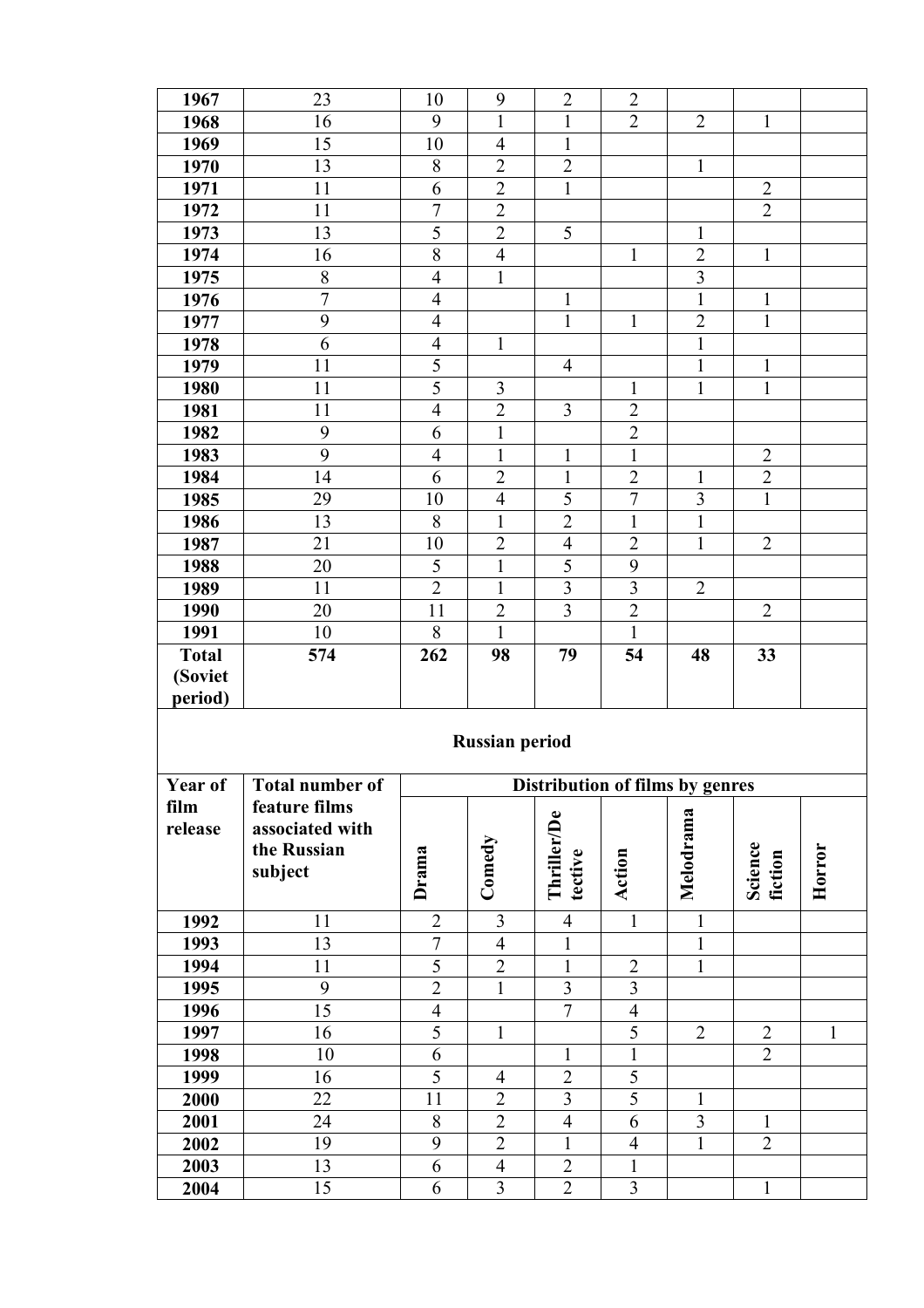| 2005                                | 18  | 11  | $\overline{2}$ | 3              | 1  |                | 1<br>1 |   |
|-------------------------------------|-----|-----|----------------|----------------|----|----------------|--------|---|
| 2006                                | 18  | 8   | 5              | $\overline{2}$ |    |                |        |   |
| 2007                                | 19  | 8   | $\overline{2}$ |                | 4  | $\overline{2}$ |        |   |
| 2008                                | 26  | 12  | 4              | 4              | 5  |                |        |   |
| 2009                                | 27  | 11  |                | 5              | 8  |                |        |   |
| 2010                                | 25  | 11  | 3              | $\overline{2}$ | 8  |                |        |   |
| <b>Total</b><br>(Russian<br>period) | 327 | 137 | 45             | 48             | 67 | 14             | 13     | 3 |
|                                     |     |     |                |                |    |                |        |   |
| <b>Total</b>                        |     |     |                |                |    | 62             |        | 3 |

# **Table 3: Western feature films associated with the Soviet/Russian subject and Soviet films on the western subject (1946−91). Compiled by the author.**

|                 | Soviet period                            |                |                                    |                         |                |                |                |              |                           |  |  |  |  |
|-----------------|------------------------------------------|----------------|------------------------------------|-------------------------|----------------|----------------|----------------|--------------|---------------------------|--|--|--|--|
| Year of         | <b>Total number</b>                      |                | Distribution of films by countries |                         |                |                |                |              |                           |  |  |  |  |
| film<br>release | of feature<br>films on these<br>subjects | USSR           | USA                                | $\overline{\mathbb{R}}$ | Germany        | France         | Italy          | Canada       | countries<br><b>Other</b> |  |  |  |  |
| 1946            | 3                                        | $\mathbf{1}$   |                                    |                         |                | $\mathbf{1}$   | 1              |              |                           |  |  |  |  |
| 1947            | $\overline{3}$                           | $\mathbf{1}$   |                                    |                         |                |                | $\overline{2}$ |              |                           |  |  |  |  |
| 1948            | $\overline{7}$                           | $\mathbf{1}$   | 5                                  | $\mathbf{1}$            |                |                |                |              |                           |  |  |  |  |
| 1949            | 10                                       | $\overline{2}$ | $\overline{7}$                     | $\mathbf{1}$            |                |                |                |              |                           |  |  |  |  |
| 1950            | 10                                       | $\overline{3}$ | $\overline{5}$                     | $\mathbf{1}$            |                |                |                |              | $\mathbf{1}$              |  |  |  |  |
| 1951            | $\overline{8}$                           | $\mathbf{1}$   | 6                                  | $\mathbf{1}$            |                |                |                |              |                           |  |  |  |  |
| 1952            | $\overline{17}$                          |                | 16                                 | $\mathbf{1}$            |                |                |                |              |                           |  |  |  |  |
| 1953            | 9                                        | $\mathbf{1}$   | 6                                  | $\mathbf{1}$            | $\mathbf{1}$   |                |                |              |                           |  |  |  |  |
| 1954            | 11                                       | $\overline{3}$ | $\overline{4}$                     |                         |                | $\mathbf{1}$   | $\overline{2}$ | $\mathbf{1}$ |                           |  |  |  |  |
| 1955            | 18                                       | $\overline{5}$ | $\overline{6}$                     | $\overline{3}$          | $\overline{2}$ | $\mathbf{1}$   |                |              | $\mathbf{1}$              |  |  |  |  |
| 1956            | 9                                        | $\mathbf{1}$   | 3                                  | $\overline{2}$          | $\mathbf{1}$   | $\overline{2}$ |                |              |                           |  |  |  |  |
| 1957            | 11                                       |                | 9                                  | $\overline{2}$          |                |                |                |              |                           |  |  |  |  |
| 1958            | 16                                       | $\overline{3}$ | $\overline{5}$                     |                         | $\overline{3}$ | $\overline{2}$ | $\overline{2}$ |              | $\mathbf{1}$              |  |  |  |  |
| 1959            | 11                                       | $\overline{2}$ | $\overline{4}$                     | $\overline{2}$          | $\overline{2}$ |                | $\mathbf{1}$   |              |                           |  |  |  |  |
| 1960            | 15                                       | $\overline{4}$ | $\overline{5}$                     | $\overline{3}$          | $\overline{2}$ | $\mathbf{1}$   |                |              |                           |  |  |  |  |
| 1961            | 15                                       | 5              | $\overline{\mathbf{3}}$            | $\overline{5}$          |                | $\mathbf{1}$   |                |              | $\mathbf{1}$              |  |  |  |  |
| 1962            | $\overline{18}$                          | $\overline{4}$ | $\overline{5}$                     | $\overline{3}$          | 3              | $\overline{2}$ | 1              |              |                           |  |  |  |  |
| 1963            | 21                                       | $\overline{2}$ | $\overline{3}$                     | $\overline{7}$          | $\mathbf{1}$   | $\mathbf{1}$   | $\overline{4}$ | $\mathbf{1}$ | $\overline{2}$            |  |  |  |  |
| 1964            | $\overline{22}$                          | $\overline{3}$ | 6                                  | $\overline{5}$          | $\overline{4}$ | $\mathbf{1}$   | $\overline{2}$ |              | $\mathbf{1}$              |  |  |  |  |
| 1965            | 28                                       | $\overline{7}$ | $\overline{4}$                     | $\overline{4}$          | $\overline{2}$ | $\overline{3}$ | $\overline{5}$ | $\mathbf{1}$ | $\overline{2}$            |  |  |  |  |
| 1966            | 26                                       | $\overline{2}$ | $\overline{8}$                     | $\overline{7}$          | $\overline{2}$ | $\overline{2}$ | $\overline{4}$ |              | $\mathbf{1}$              |  |  |  |  |
| 1967            | $\overline{24}$                          | $\mathbf{1}$   | $\mathbf{1}$                       | 6                       | 11             | $\overline{2}$ | $\mathbf{1}$   |              | $\overline{2}$            |  |  |  |  |
| 1968            | 19                                       | 3              | $\overline{4}$                     | $\overline{7}$          | 1              | $\mathbf{1}$   |                | $\mathbf{1}$ | $\overline{2}$            |  |  |  |  |
| 1969            | 17                                       | $\overline{2}$ | $\overline{4}$                     | $\overline{4}$          | $\overline{2}$ | $\overline{2}$ | $\overline{2}$ |              | $\mathbf{1}$              |  |  |  |  |
| 1970            | 14                                       | $\mathbf{1}$   | $\overline{2}$                     | $\overline{4}$          | $\overline{3}$ | $\overline{2}$ |                |              | $\overline{2}$            |  |  |  |  |